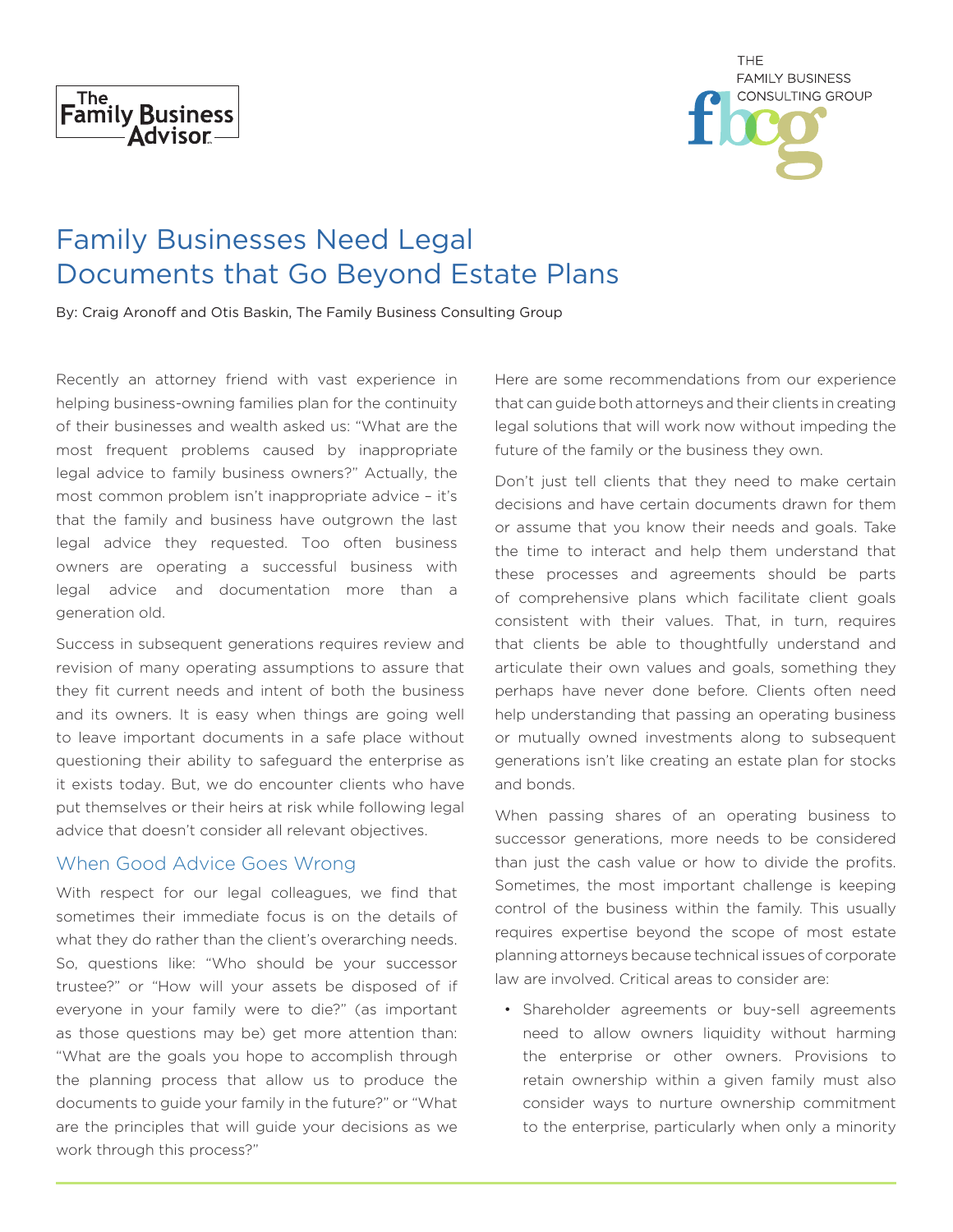of the ownership is held by those operating the business. Forced sales of shares for those who choose not to work in the business may result in the business becoming top heavy with uninvolved and unproductive management and/or fractures in family relationships that may never be healed. Restrictions on leverage in the business appropriate for one stage of operations can hamper the ability of the business to grow and compete in the future.

- The proper role of owners should be defined for shareholders not involved in daily management who need confidence about how their capital is being deployed for the best interest of all. Good corporate governance processes need to be created to protect rights and provide a voice for all owners. Owners must understand the difference between their input and the roles of management.
- Clients should understand that when they put their shares into trust for the benefit of their heirs, they may be giving voting power to professionals outside of the family. We have worked with families in multi-generational businesses to make necessary changes to by-laws or other legal documents who were shocked to learn that the majority voting control for ownership was in the hands of outside trustees. Trusts are important tools to provide for heirs in a tax efficient way. But before they are "set in stone," the often-unintended impact on ownership decision-making needs to be clearly understood.

#### Not Just a Legal Exercise

Understanding and articulating goals and values takes time and thought, and is facilitated by probing, sensitive, informed questioning. This is particularly important, difficult and time consuming when dealing with a family business rather than an individual. Successful ownership transition in a family business often requires that consensus be achieved concerning goals and values to provide a foundation for gaining answers for all the other questions that emerge in the course of generational transition. Family businesses rarely approach generational transition ready to articulate goals and values without going through a process of intensive communication, planning and joint decision making, often with the guidance of a facilitator

experienced in helping families through such processes.

One of our recent clients illustrated how complex it can be to reach consensus even when there is agreement on the goal. A sixth-generation family of more than 40 owners had operated two businesses for more than 100 years. As most of the ownership transitioned to G5, the ownership percentages became smaller and there was a need to increase revenue. Because the family had accumulated large and valuable land holdings over generations that were owned mutually through partnerships, they needed to agree on a way to monetize their assets that would respect the needs and interests of all owners.

While everyone agreed that maximizing the value of more than 10,000 acres of high-demand real estate required outside expertise and sound business planning, creating the structures and processes to achieve the desired outcome required careful preparation. The ownership group selected a working group of family members with the responsibility to represent the interests of all branches and keep them informed. Working with a facilitator, this group reviewed what other families had done in such circumstances and drafted a document of more than 30 pages describing values and objectives that the entire family could embrace. As the document was being prepared, the group members circulated drafts within the family for comment and two family meetings were held to have open discussions of drafts. At each stage, comments were addressed and drafts were revised.

When the working group and the larger ownership group agreed on a document that represented their mutual interests, they began to interview law firms to create the documents necessary for business operations and governance. They soon realized that greater expertise in corporate law, real estate law and estate planning was needed and narrowed their search to only firms with those capabilities. The law firm selected understood that this would not be a matter of changing names in a document already residing in their computer system. The resulting document defined the roles of owners, managers, and the board of directors along with providing mechanisms for ownership to be passed down and bought and sold within the family.